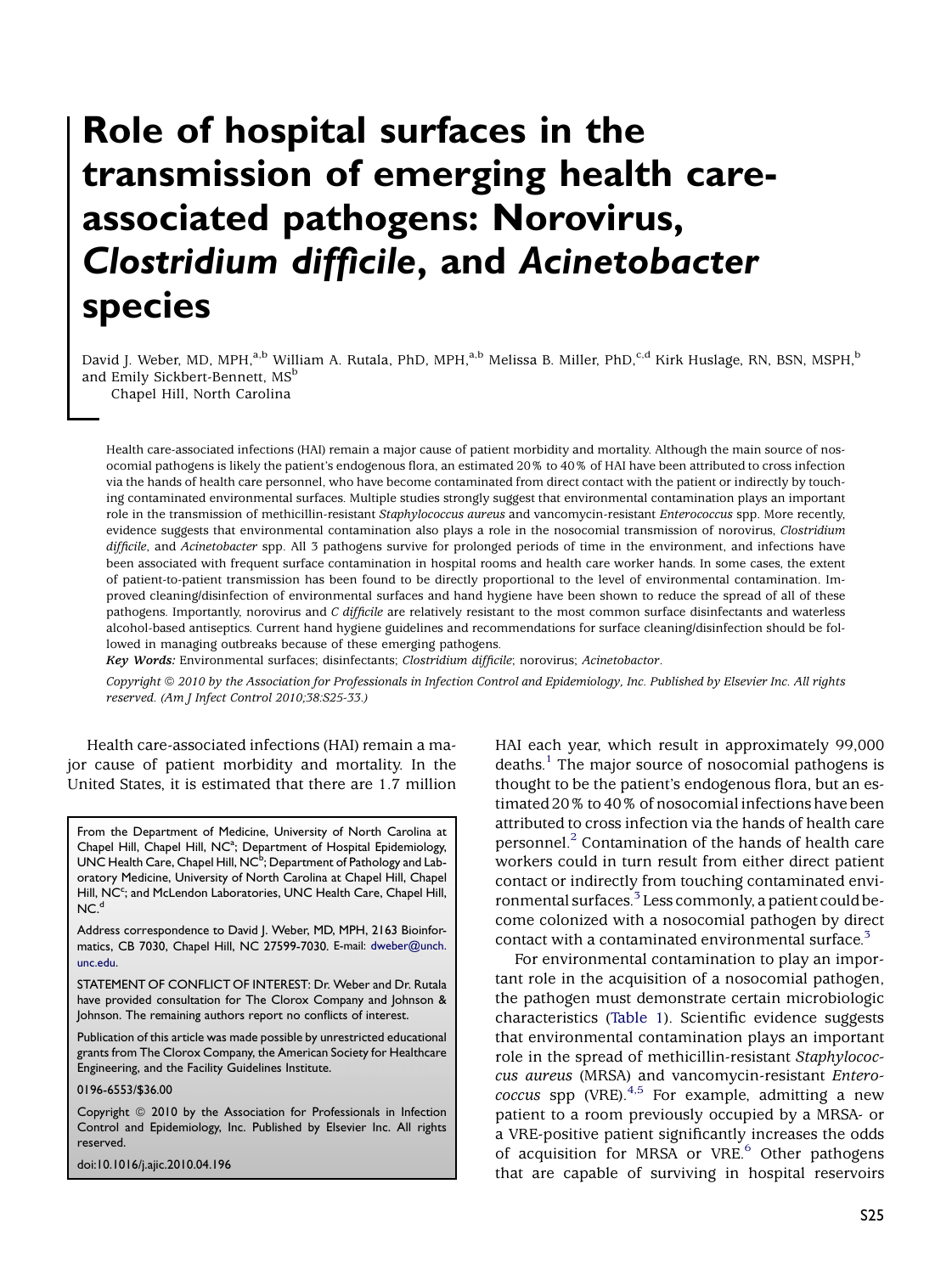#### <span id="page-1-0"></span>Table 1. Microbiologic factors that can facilitate surface environment-mediated transmission of selected pathogens

Pathogen able to survive for prolonged periods of time on environmental surfaces (all)

Ability to remain virulent after environmental exposure (all) Contamination of the hospital environment frequent (all) Ability to colonize patients (Acinetobacter, C difficile, MRSA, VRE) Ability to transiently colonize the hands of health care workers (all) Transmission via the contaminated hands of healthcare workers (all) Small inoculating dose (C difficile, norovirus)

Relative resistance to disinfectants used on environmental surfaces (C difficile, norovirus)

C difficile, Clostridium difficile; MRSA, methicillin-resistant Staphylococcus aureus; VRE, vancomycin-resistent Enterococcus spp.

and for which environmental contamination may play a role in nosocomial acquisition are norovirus, hepatitis B virus, Acinetobacter spp, Pseudomonas aeruginosa, Clostridium difficile, and Candida spp. $<sup>4</sup>$  $<sup>4</sup>$  $<sup>4</sup>$ </sup>

This article will focus on the role of surface contamination in the transmission of 3 emerging nosocomial pathogens: norovirus, C difficile, and Acinetobacter spp. The article is based, in part, on a lecture presented at a symposium held during the 2009 Annual Meeting of the Association for Professionals in Infection Control and Epidemiology, Inc  $(APIC)$ .<sup>[7](#page-7-0)</sup> The role of surface contamination in transmission of health care-associated pathogens is an important issue because transmission can be interrupted by appropriate hand hygiene<sup>8,9</sup> and cleaning/disinfection of environmental surfaces.<sup>10-12</sup> For example, improved surface decontamination has been shown to decrease environmental contamination of MRSA and VRE $^{13}$  and decrease the likelihood of patients acquiring VRE<sup>14</sup> and developing MRSA infection.<sup>15</sup>

## NOROVIRUS

## Microbiology and epidemiology

Caliciviruses are single-stranded RNA, nonenveloped, icosahedral viruses that are now recognized as common pathogens of humans and animals.<sup>[16,17](#page-7-0)</sup> Norovirus, a genus within the family Caliciviridae, is subdivided into 5 genotypes; genotypes GI, GII, and GIV include human pathogens. Understanding viral transmission and pathophysiology has been limited until recently by the lack of a cell culture system for growing norovirus and limited animal models (ie, gnotobiotic pig). Clinical findings associated with norovirus infection include a short incubation period (10-51 hours), variable symptoms of upper (vomiting) and/or lower gastroenteritis (diarrhea), low-grade fever  $(101^{\circ}F$  to  $102^{\circ}$ F), resolution of symptoms usually in 12 to 72 hours, and prolonged viral shedding.<sup>[17](#page-7-0)</sup> The symptoms of norovirus infection include nausea (79%), vomiting  $(69\%)$ , diarrhea  $(66\%)$ , low-grade fever  $(37\%)$ , and abdominal cramping (30%). Young children, older adults,

and immunocompromised persons have higher morbidity and mortality. Only symptomatic treatment is available. Currently, there is no licensed vaccine to prevent norovirus infection.

Noroviruses account for greater than 90% of nonbacterial and approximately 50% of all-cause epidemic gas-troenteritis.<sup>[16](#page-7-0)</sup> They are responsible for an estimated 267 million infections annually worldwide and 23 million infections annually in the United States. Modes of transmission include human-to-human transmission via the fecal-oral route from contact with an infected person (direct transmission) or contact with a contaminated surface (indirect transmission) and by consumption of fecally contaminated food or water. In addition, good evidence exists for transmission because of aerosolization of vomitus that presumably results in droplets contaminating surfaces or entering the oral mucosa and being swallowed. No evidence suggests that infection occurs through the respiratory system. A number of features of norovirus biology contribute to its ability to frequently cause outbreaks in humans (Table 2).

Outbreaks are common and have been reported in hospitals, extended care facilities, cruise ships, schools, day care centers, camps, restaurants, hotels, and mili-tary installations.<sup>[17](#page-7-0)</sup> Although outbreaks can occur year round, most outbreaks in the Northern Hemisphere occur during winter and spring (hence the term ''winter vomiting disease''). Systematic studies have reported that hospitals and long-term care facilities may account for more than 25% of the outbreaks. Health care-associated outbreaks frequently involve large numbers of patients and staff with high attack rates in affected wards.[18-20](#page-7-0) Nosocomial norovirus infections often involves the frail elderly population with limited mobility and may result in prolonged symptoms in this patient population. In extended care facilities, outbreaks have frequently resulted in the need for patients to be hospitalized and have led to patient deaths. $19$ 

Norovirus outbreaks in health care workers can cause substantial economic losses to hospitals because of absenteeism. Closure of the affected ward may be

Table 2. Microbiologic and epidemiologic features of norovirus that promote epidemics

| Large human reservoir of infection<br>Widespread host susceptibility            |
|---------------------------------------------------------------------------------|
| Strain-specific immunity is short lived (weeks to months)                       |
| Multiple routes of transmission (fecal-oral, foodborne, waterborne,<br>aerosol) |
| High infectivity                                                                |
| Very low inoculating dose $(<10$ virions)                                       |
| Stable in the environment                                                       |
| Prolonged shedding                                                              |
| No vaccine available                                                            |
| No specific chemotherapy                                                        |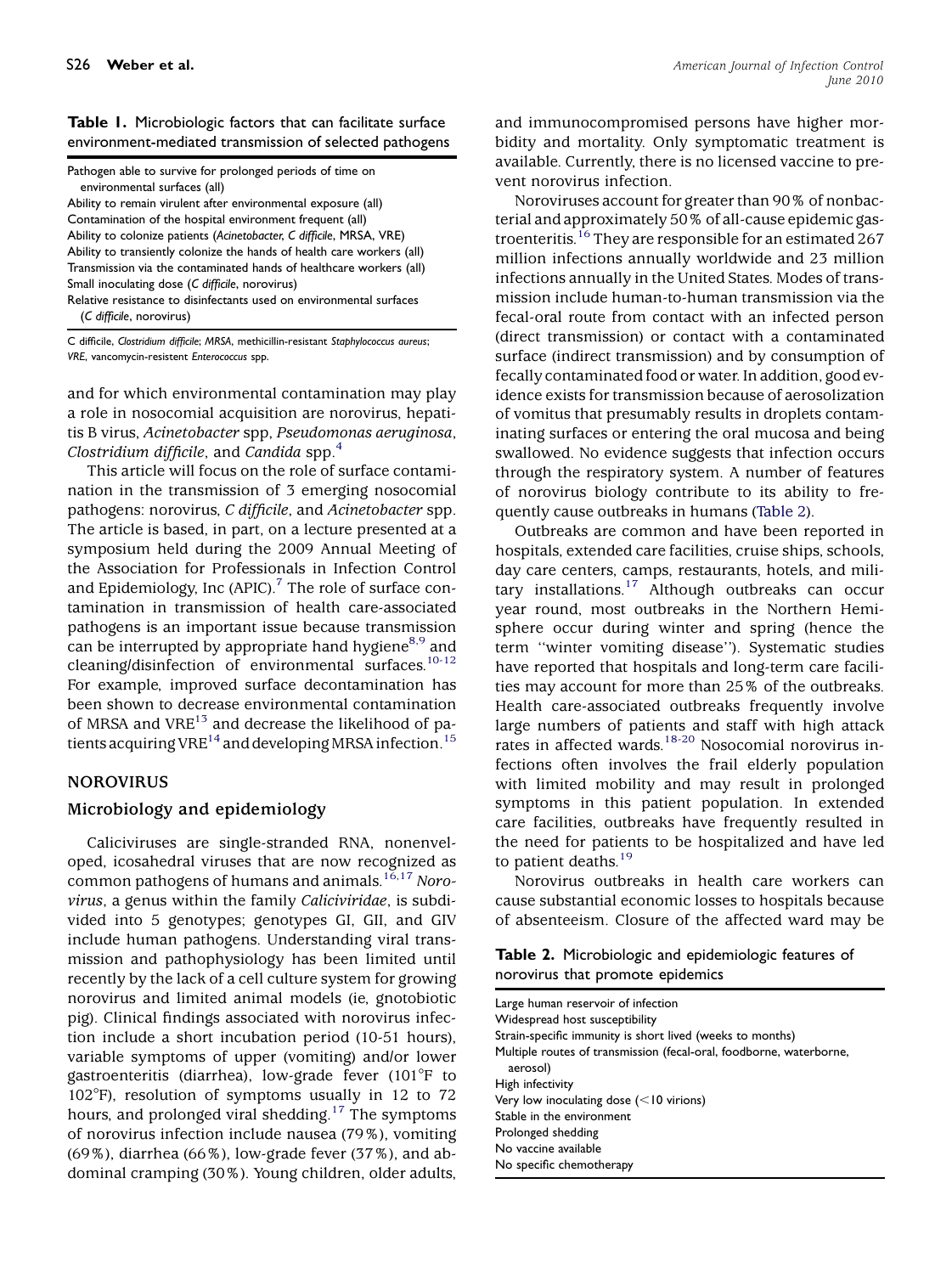required to contain the outbreak, resulting in inconvenience and additional expense. In fact, in a review of closure of medical departments during a nosocomial outbreak, more than  $44\%$  were due to norovirus.<sup>21</sup>

#### Environmental survival

Because human noroviruses cannot be cultured, most of the data on environmental survival are based on studies using surrogate caliciviruses such as feline calicivirus or murine norovirus or other nonenveloped viruses such as MS2. This is an important limitation in understanding the environmental survival and susceptibility to germicides because these surrogates may not accurately reflect the behavior of human norovirus. Murine norovirus is considered by many as a better surrogate for human norovirus than feline calicivirus. In addition, it is important to understand that human novovirus is detected generally by reverse-transcription polymerase chain reaction (RT-PCR), which will also detect nonviable virus. Thus, this test may not accurately reflect the activity of germicides.

Environmental survival of noroviruses is enhanced by their ability to withstand a wide range of temperatures (from freezing to  $60^{\circ}$ C) and persist on environmental surfaces, in recreational and drinking water, and in a variety of food items, including raw oysters and vegetables that are irrigated with sewage and are eaten uncooked.[7](#page-7-0) Feline calicivirus, a surrogate for human norovirus, was found to persist on berries despite frozen storage. Human norovirus genome cannot be completely degraded despite heating to  $72^{\circ}$ C for 45 and 60 minutes. Furthermore, it can persist on the surface of refrigerated foods for at least 10 days and in mineral and tap water for over 2 months at  $4^{\circ}$ C,  $25^{\circ}$ C, and  $-20^{\circ}$ C. Feline calicivirus can survive in the dried state for 21 to 28 days at room temperature.

Human norovirus RNA has been shown to persist on experimentally contaminated surfaces of stainless steel, Formica (Formica Corporation, Cincinnati, OH), and ceramic coupons for up to 7-days postinoculation.[22](#page-7-0) Feline calicivirus was found to survive for 8 to 12 hours on a computer keyboard and brass, 1 or 2 days on a computer mouse, and for up to 3 days on telephone buttons and receivers.<sup>[23](#page-7-0)</sup> The time for  $90\%$ virus reduction was less than 4 hours on the computer keyboard, mouse, brass, and telephone wire; 4 to 8 hours on a telephone receiver; and 12 to 24 hours on telephone buttons. Murine norovirus has been shown to survive for more than 40 days with less than  $2$ -log<sub>10</sub> decrease in survival on both gauze and diaper material.[24](#page-7-0) Virus survived better in a stool suspension than on the surface of gauze or diaper material.

#### Hospital contamination

As described above, health care-associated outbreaks of norovirus are now common. Widespread environmental contamination of the hospital rooms of ill patients has been described.<sup>[7](#page-7-0)</sup> The most common contaminated site was the toilet tops. Environmental contamination outside of the room of the infected patient has been demonstrated; however, the immediate environment of symptomatic patients is more likely to yield norovirus as detected by polymerase chain reaction (PCR).

Barker et al using a human challenge study demonstrated that human noroviruses could be consistently transferred via contaminated fingers to surfaces such as toilet tops, door handles, and telephone receivers.<sup>25</sup> Furthermore, they demonstrated that contaminated fingers could sequentially transfer virus as detected by PCR to up to 7 clean surfaces.

## Evidence of the role of environmental contamination in transmission

The evidence to support the role of surface environmental surface contamination for norovirus is circumstantial [\(Table 3\)](#page-3-0). Food and waterborne transmission, as well as direct person-to-person transmission, are well described. The best evidence comes from the serial occurrence on cruise ships of norovirus infections caused by identical strain of norovirus. More than 5 waves of infection have been reported, despite ship-wide sanitization between cruises. Evans et al described an outbreak of norovirus in attendees of a metropolitan concert hall over a 5-day period.<sup>[26](#page-7-0)</sup> The index case was a concert attendee who vomited in the auditorium and in an adjacent male toilet for males. Gastroenteritis occurred among 8 of 15 school parties who attended a concert on the following day. Children who sat on the same level of the auditorium as the index case were more likely to be ill than those seated elsewhere (relative risk, 7.1).

In hospitals, widespread environmental contamination of surfaces by norovirus has been found in outbreaks. Experimental human challenge studies have demonstrated that fingertips can be contaminated from the environment and transfer norovirus subsequently to multiple surfaces. Furthermore, health care workers not providing direct care to infected patients have become ill, most likely via acquisition of virus from contaminated surfaces outside the patient rooms.

## Interventions to control surface contamination

General methods. The general methods to prevent and control norovirus outbreaks in health care facilities have been well described. $18,19$  To prevent norovirus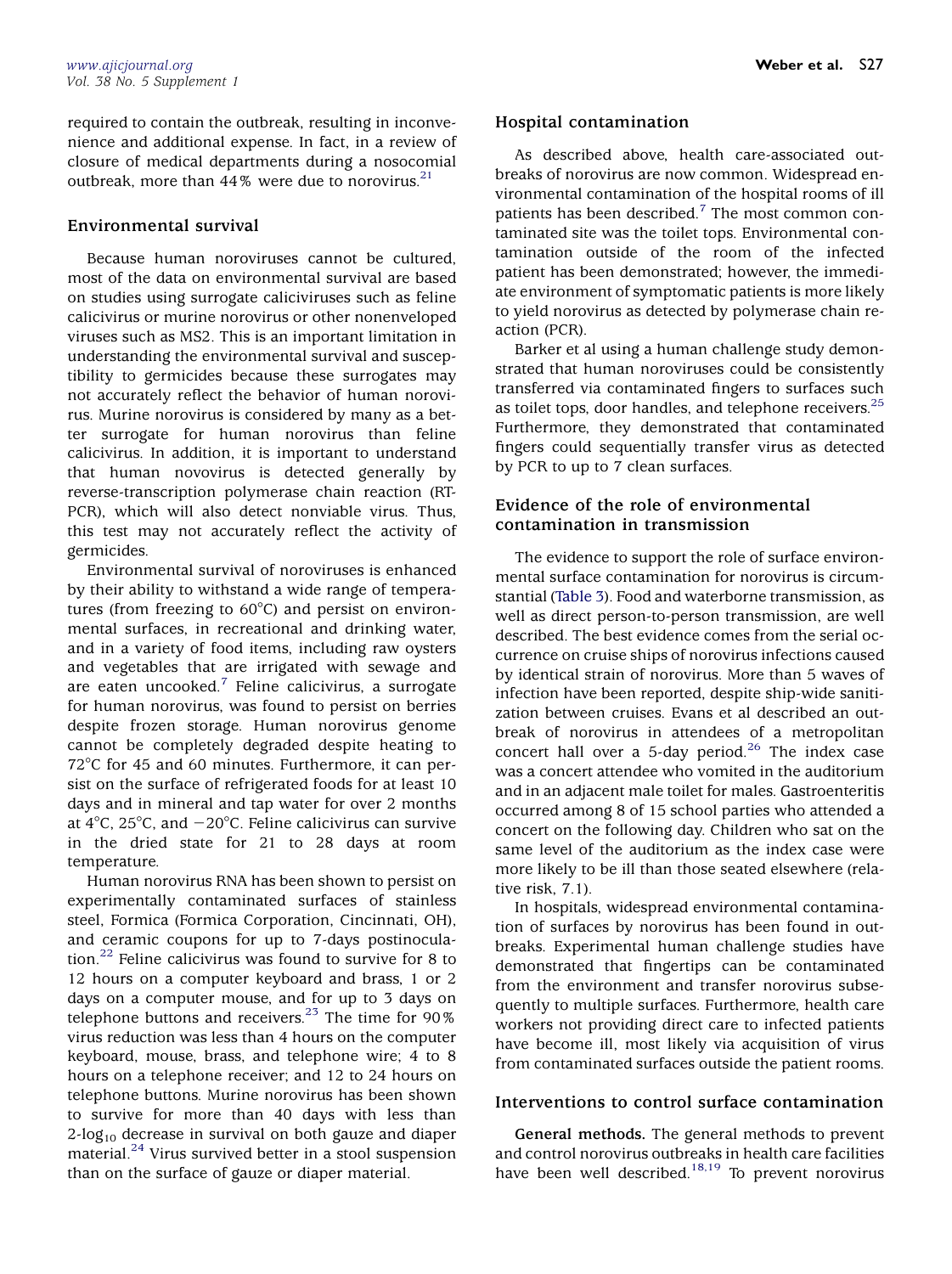| Characteristic                                                                                                   | <b>Norovirus</b> | Clostridium<br>difficile | Acinetobacter<br>spp |
|------------------------------------------------------------------------------------------------------------------|------------------|--------------------------|----------------------|
| Able to survive for prolonged periods in the environment                                                         | Yes              | Yes                      | Yes                  |
| Environmental contamination frequently found in rooms of infected patients                                       | Yes              | Yes                      | Yes                  |
| Contaminated environmental reservoir demonstrated to be source of an outbreak                                    |                  | Yes                      | Yes                  |
| Contamination of health care worker hands demonstrated                                                           |                  | Yes                      | Yes                  |
| Human challenge studies demonstrate that contaminated health care worker hands can<br>transfer pathogen          | Yes              |                          | Yes                  |
| Level of environmental contamination associated with frequency of health care worker hand<br>contamination       |                  | Yes                      |                      |
| Prevalence of environmental contamination associated with incidence of patient acquisition/<br>infection         |                  | Yes                      |                      |
| Admission to a room previously occupied by an infected patient associated with risk of<br>colonization/infection |                  | Yes                      |                      |
| Enhanced cleaning demonstrated to reduce hospital incidence of infection                                         |                  | Yes                      | Yes                  |

<span id="page-3-0"></span>Table 3. Evidence supporting role of environmental contamination in transmission of emerging health care-associated pathogens

outbreaks, it is crucial for health care providers to use Standard Precautions with all patients (gloves for contact with any body secretions except sweat, hand hygiene before and after all patient contacts), especially those with a diarrheal illness. Patients with known or suspected norovirus infection should be placed on Contact Precautions (single room, don gloves and gown prior to entering room) until the patient has been asymptomatic for 48 to 72 hours. Hand hygiene should be performed using soap and water or water and an antiseptic (eg, chlorhexidine). Other key aspects of control include preventing visitation of sick persons, eliminating sharing of food and drinks, and identifying and furloughing sick employees for 48 to 72 hours after symptoms have resolved. Because few laboratories possess the ability to rapidly diagnose norovirus infection, the Kaplan criteria (ie, stool cultures negative for bacterial pathogens, vomiting in  $>50\%$  of cases, mean/median incubation period of 24-48 hours, mean/median duration of illness of 12-60 hours) should be employed to aid in early identification of outbreaks.<sup>27</sup>

Gehrke et al tested the efficacy of several alcohols (ethanol, 1-propanol, 2-propanol) using 70% or 90% concentrations with 30-second contact time against feline calicivirus that had been used to experimentally contaminate fingertips.<sup>[28](#page-7-0)</sup> For each alcohol, the  $70\%$ concentration was more effective than the 90% concentration. The most effective germicide was 70% ethanol  $(3.78 \cdot \log_{10}$  reduction), followed by 70% 1-propanol  $(3.58 \cdot \log_{10}$  reduction), and 70% 2-propanol  $(2.15 \cdot \log_{10}$ reduction). Barker et al demonstrated, using RT-PCR, that 1 minute of handwashing with soap and water, followed by rinsing for 20 seconds and drying with a disposable towel completely removed human norovirus from hands contaminated with norovirus containing feces.[25](#page-7-0) More recently, Liu et al used the American Society of Testing and Materials (ASTM) standard finger pad

method and a modification (with rubbing) to study the effectiveness of water, an antibacterial liquid soap treatment, and a waterless hand antiseptic (62% ethanol) against human norovirus. As measured by reversetranscription quantitative polymerase chain reaction and using the modified ASTM method, the water rinse was slightly more effective (1.58-log<sub>10</sub> reduction) then the liquid soap (1.20-log<sub>10</sub> reduction), and both were significantly more effective than the ethanol-based hand sanitizer  $(0.20 \cdot \log_{10}$  reduction).<sup>[29](#page-7-0)</sup> It therefore appears that hand hygiene with soap and water is more effective than hand hygiene with a waterless alcohol-based hand sanitizer against human norovirus. The results of human challenge studies with human norovirus by Barker et al<sup>25</sup> and Liu et al<sup>[29](#page-7-0)</sup> suggest that handwashing for at least 1 minute may be more effective in removing norovirus than handwashing for 10 to 20 seconds. The studies noted above also suggest that human norovirus is less susceptible to alcohols than feline calicivirus.

Environmental disinfection. Only limited data are available on the activity of germicides against caliciviruses. Because of the inability to culture noroviruses, data are based on the use of surrogates such as murine norovirus or feline calicivirus or on assessment for the presence of human norovirus genome by RT-PCR. Both methods have important drawbacks. The surrogate viruses may not mimic the susceptibility of human noroviruses to germicides. The use of RT-PCR may detect nonviable norovirus.

The efficacy of germicides against calicivirus using a suspension test has been evaluated.<sup> $\frac{7}{1}$  $\frac{7}{1}$  $\frac{7}{1}$ </sup> Ethanol and quaternary ammonium products have not proved effective. Hypochlorite has been demonstrated to be effective, although concentrations of 300 ppm are less effective than higher concentrations (ie, 3000 ppm). Importantly, human norovirus appeared more resistant than feline calicivirus. Other investigators have evaluated the efficacy of germicides using a carrier test. In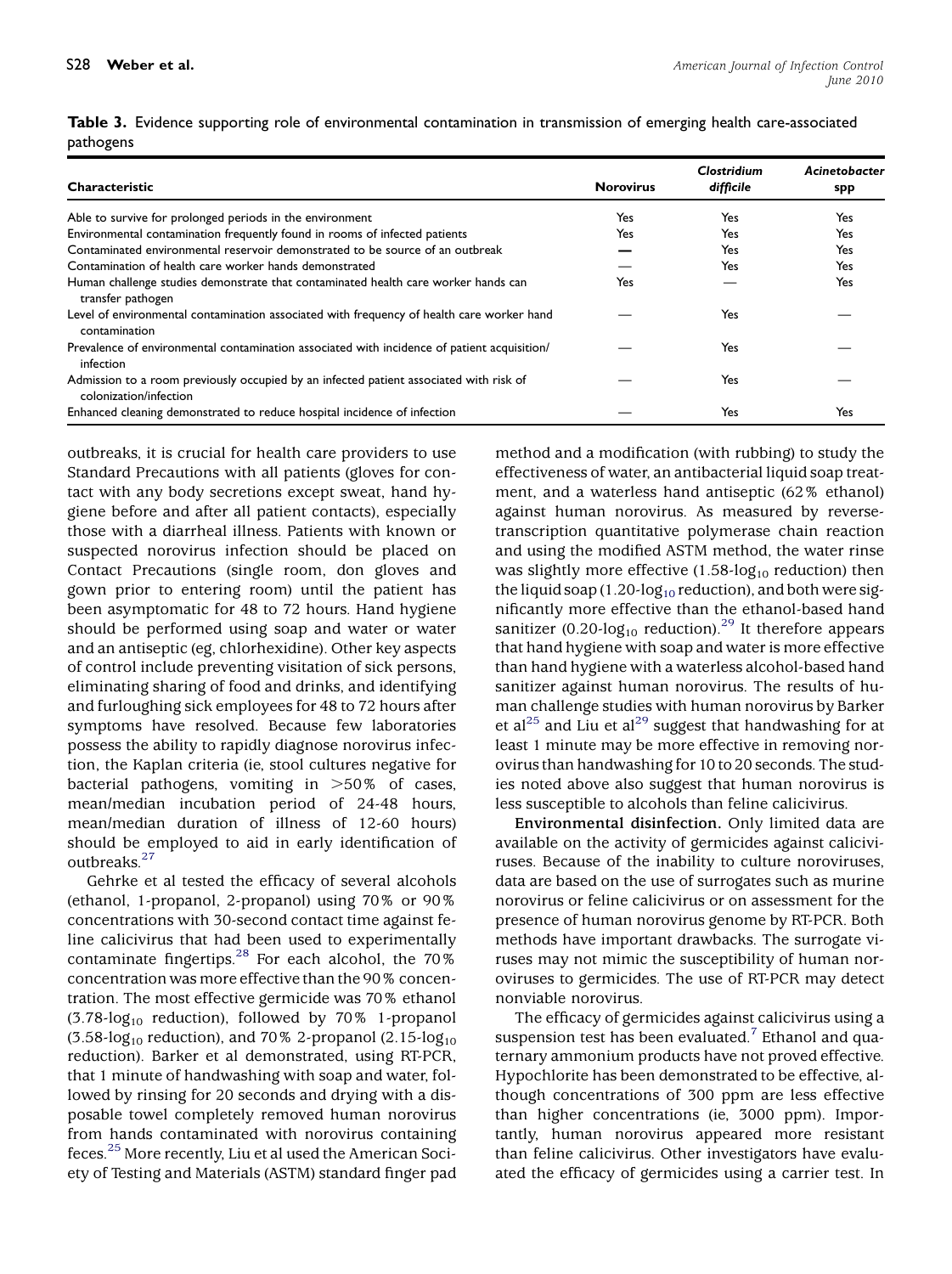a quantitative test with stainless steel discs, peracetic acid, glutaraldehyde, 50% ethanol, and 30% 1-propanol were able to inactivate  $\geq$ 4-log<sub>10</sub> murine norovirus under clean conditions within 5 minutes.<sup>[30](#page-7-0)</sup> Whitehead and McCue studied the activity of germicides against feline calicivirus at a 1-minute exposure time.<sup>[31](#page-7-0)</sup> Hypochlorite (1000 ppm) and acid-based disinfectants were very effective in eliminating virus. Inactivation of feline calicivirus by alcohol, phenolics, and quaternary compounds depended on how these agents were formulated as disinfectants. However, Malik et al demonstrated that ethanol (70%-90%) and isopropanol (40%-60%) were able to kill 99% of feline calicivirus with a short contact time of 1 minute.<sup>[32](#page-7-0)</sup> Jimenez and Chiang reported that hypochlorite (1000 ppm but not 100 ppm) was effective in eliminating  $>6$ -log<sub>10</sub> feline calicivirus within 10 minutes. $33$ 

When managing norovirus infection, it has been recommended that health care facilities ensure consistent environmental cleaning and disinfection with a focus on restrooms even when apparently unsoiled and that hypochlorite solutions may be required when there is continued transmission.<sup>[34](#page-8-0)</sup> The Centers for Disease Control and Prevention (CDC) has recommended the use of a chlorine beach solution (1000-5000 ppm) or another agent approved for noroviruses by the Environmental Protection Agency. Experts have also recommended more frequent environmental cleaning with disinfection of high-touch surfaces (eg, doorknobs, light switches, tables, computer keyboards) every shift and room disinfection every 24 hours. Separate toilet facilities should be provided for ill and nonill patients. Any supplies left in a patient's room should be discarded after the infected patient's release. The floors should be cleaned with an approved disinfectant and the disinfecting solution and mop head changed every 3 rooms. Furthermore, after cleaning the room of a patient with diarrhea and/or vomiting, the disinfecting solution and mop head should be changed. Curtains should be removed and replaced if soiled or contaminated. Persons who clean areas heavily contaminated with feces or vomitus may benefit from wearing a mask to protect against contamination of one's oral mucosa because virus can be aerosolized for short distances (droplet transmission) from feces or vomitus. However, there is currently no evidence that utilization of these enhanced interventions will aid in controlling a norovirus outbreak.

## C DIFFICILE

## Microbiology and epidemiology

C difficile is an anaerobic, gram-positive, spore-forming, toxin-producing bacillus[.35](#page-8-0) It is part of the normal intestinal flora in humans and is carried by

approximately 3% of healthy adults and 20% to 30% of hospitalized adults. C difficile exists in both vegetative and spore forms; in the colon, it exists as a vegetative cell, whereas, outside the colon, it survives in spore form. C difficile is the causative agent of antibioticassociated colitis. Colonization of the intestinal tract occurs via the fecal-oral route. C difficile infection (CDI) occurs in a colonized patient when antibiotic therapy disrupts the colonic microflora leading to proliferation of C difficile with release of toxin A (enterotoxin) and/or toxin B (cytotoxin), leading to mucosal injury and inflammation. Antibiotic use is the most commonly recognized risk factor for CDI. Recently, a new strain of C difficile emerged in the United States with increased virulence, resistance, or both. $36,37$  This new strain, which was initially reported from Canada, has been characterized as restriction endonuclease analysis group B1, North American pulsed-field gel electrophoresis type 1, ribotype 027, and toxinotype III. In recent years, an increased incidence of CDI has been reported along with an increase in C difficilerelated hospitalizations and an increase in the casefatality rate.

C difficile is acquired by fecal-oral transmission. In the health care setting, 3 mechanisms of transfer of C difficile are possible: first, direct transfer of C difficile from a colonized or infected patient to the environment (eg, rectal thermometer, commode) and contact by another patient with inoculation into the mouth or directly into the colon; second, direct transfer via hands to a noncolonized or noninfected patient; and finally, indirect transfer via health care worker contact (or any other person) with the contaminated environment and transfer to a noncolonized or noninfected patient.

## Environmental survival

The vegetative form of C difficile survives for only 15 minutes on dry surfaces in room air, although cells may remain viable for up to 6 hours on moist surfaces.<sup>[7](#page-7-0)</sup> On the other hand, bacterial spores are highly resistant to drying, heat, and chemical and physical agents. In 1981, Kim et al reported that C difficile inoculated onto a hospital floor persisted for 5 months.<sup>[38](#page-8-0)</sup> Neither storage temperature ( $4^{\circ}$ C,  $-20^{\circ}$ C) nor multiple cycles of refrigeration/freezing and thawing have been found to affect the viability of  $C$  difficile vegetative cells or spores.

## Hospital contamination

In 1989, McFarland et al reported that 49% of rooms occupied by symptomatic patients with C difficile were contaminated and that 29% of room occupied by asymptomatic patients were contaminated.<sup>[39](#page-8-0)</sup> Since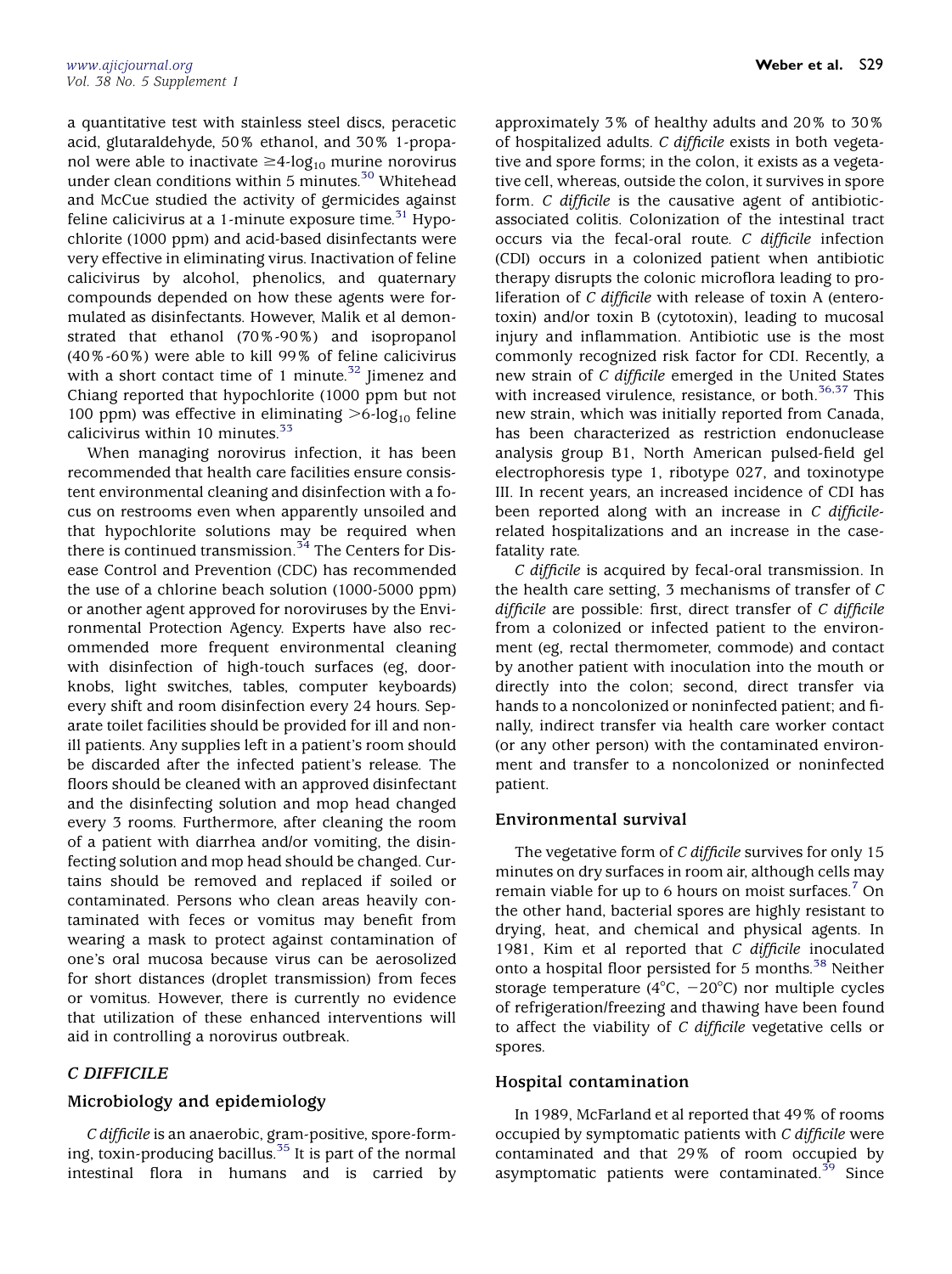that study, many other studies have demonstrated widespread environmental contamination with C difficile in the rooms of patients with CDI with a range from 2.9% to  $75\%$  $75\%$ .<sup>7</sup> Moreover, C difficile has been isolated from surfaces in rooms of patients not colonized or infected with C difficile, although with lower frequency. C difficile spores have been isolated from the air, and aerosol dissemination of spores may, in part, account for widespread environmental contamination.

C difficile has commonly been isolated from the hands of infected patients and the hands of their health care providers.<sup>[7,40](#page-7-0)</sup> The frequency of positive personnel hand culture has been shown to be strongly correlated with the intensity of environmental contamination.<sup>[41](#page-8-0)</sup> For example, hand contamination was 0% when environmental contamination was 0% to 25%, 8% when environmental contamination was 26% to 50%, and 36% when environmental contamination was greater than 50%.

## Evidence of the role of environmental contamination in transmission

It is widely accepted that environmental contamination plays an important role in the transmission of C difficile in the hospital setting [\(Table 3\)](#page-3-0). The key evidence is as follows. The frequency of C difficile acquisition has been linked with the level of environmental contamination.[42](#page-8-0) Patients admitted to a room previously occupied by a patient with  $C$  difficile have a higher risk for C difficile acquisition.<sup>[43](#page-8-0)</sup> Finally, improved room disinfection has led to decreased rates of C difficile infection.<sup>[44,45](#page-8-0)</sup> In addition to a strong relationship between surface contamination and C difficile transmission in hospitals, several medical devices have been linked to transmission of C difficile in the hospital, including a portable bed commode and electronic rec-tal thermometers.<sup>[7](#page-7-0)</sup>

## Interventions to control surface contamination

General guidelines. The general methods to control C difficile are available from experts and from position statements/recommendations by professional socie-ties.<sup>[34,46-48](#page-8-0)</sup> Patients with known or suspected C difficile infection should be placed on Contact Precautions (single room, don gloves and gown prior to entering room) until the patient has been asymptomatic for 48 to 72 hours. Handwashing with soap and water or soap and an antiseptic is preferred because of the absence of sporicidal activity of alcohol in waterless antiseptic hand rubs. Furthermore, hand hygiene with soap and water has been shown to be superior to an alcohol rub for re-moval of C difficile.<sup>[49](#page-8-0)</sup> Soap and water and water and chlorhexidine have been shown to be equally effective in the removal of  $C$  difficile from bare hands. Because

chlorhexidine is not sporicidal, it is the physical removal of C difficile from the hands by vigorous washing that is key to preventing hand contamination. In addition, the use of disposable gloves has been shown to significantly reduce hand contamination of health care workers. Importantly, the use of alcohol-based hand rubs in the endemic setting has not been shown to result in an increase in C difficile infection.<sup>[50](#page-8-0)</sup> Because alcohol-based hand rubs increase hand hygiene compliance, their use should be encouraged in health care facilities. The use of alcohol-based waterless products for hand hygiene in hospitals have been demonstrated to not affect the rates of CDI in the institution.

Environmental disinfection. The CDC and the Hospital Infection Control Practices Advisory Committee recommend that environmental cleaning and disinfection should be ensured to aid in preventing  $C$  difficile transmission. $34$  They also state that hypochlorite solutions may be required for disinfection of noncritical items and environmental surfaces. The recent guideline by the CDC, the Society for Healthcare Epidemiology of America, and the Infectious Disease Society of America recommends that facilities consider using a 1:10 dilution of sodium hypochlorite for environmental disinfection in outbreak settings and settings of hyperendemicity in conjunction with other infection prevention and control measures.[47](#page-8-0) Use of 1:10 diluted hypochlorite solutions for surface disinfection has been demonstrated to reduce CDI rates when used either in outbreak settings or when high rates of CDI have been documented. Surface disinfectants such as 70% isopropanol, phenols, and quaternary ammonium compounds should not be used because they are not sporicidal.<sup>[7](#page-7-0)</sup>

Whereas the use of sodium hypochlorite for surface disinfection has demonstrated benefit when used as part of an intervention program to control outbreaks or in cases of high endemicity, the routine use of hypochlorite to reduce C difficile infection rates has not been evaluated. Recently, the routine use of hydrogen peroxide vapor room decontamination was shown to reduce the epidemic rate of CDI. $45$ 

## ACINETOBACTER SPECIES

## Microbiology and epidemiology

Acinetobacter spp are strictly aerobic, gramnegative, nonfermentative, coccobacillary rods. In recent years, the frequency of multidrug-resistant (MDR) Acinetobacter spp has been increasing, and multiple outbreaks have been reported.<sup>[51-53](#page-8-0)</sup> Once established, outbreak strains may become endemic within an institution. The crude mortality rate for Acinetobacter infections has ranged up to 50%,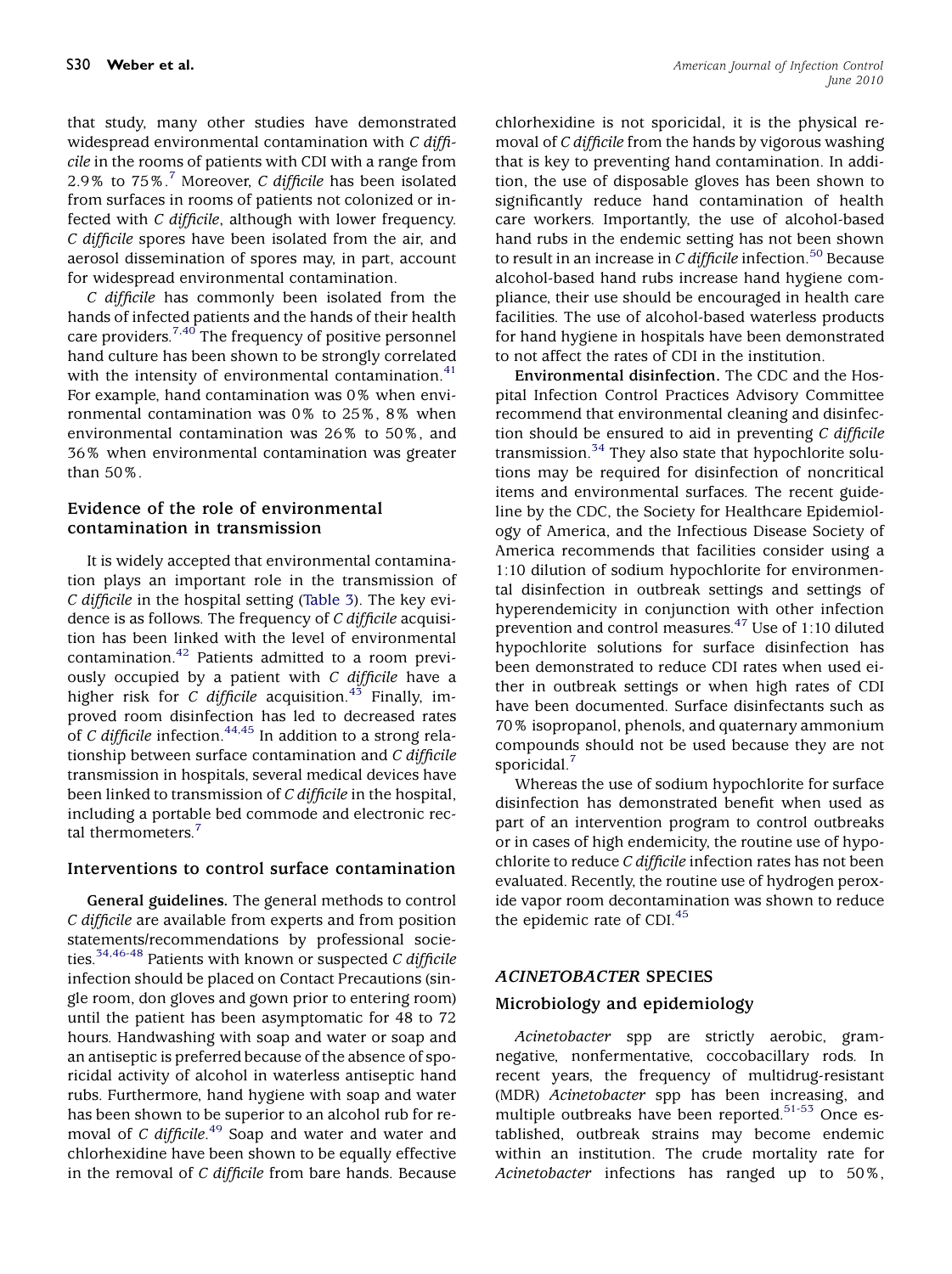whereas attributable mortality has ranged from 8% to 23% for hospitalized patients and from 10% to 43% for intensive care unit patients.

#### Environmental survival

Multiple clonal outbreaks of Acinetobacter have been reported, most commonly in intensive care units. $<sup>7</sup>$  $<sup>7</sup>$  $<sup>7</sup>$  The potential to cause outbreaks is enhanced</sup> by the ability of Acinetobacter to survive in the environment on both dry surfaces and in water for prolonged periods of time (weeks). $7$  In vitro experiments have demonstrated that Acinetobacter can survive on multiple surfaces including Formica, ceramic, stainless steel, rubber, and polyvinyl chloride. Wendt et al tested 10 strains of A baumannii on 4 surfaces (ceramic, polyvinyl chloride, rubber, and stainless steel); 50% of survival curves showed survival at relevant colony counts of more than  $10^2$  $10^2$  colony-forming units (CFU) per sample for at least 2 weeks.<sup>[54](#page-8-0)</sup> Some curves demonstrated survival for 16 weeks. Higher relative humidity promotes survival. Both sporadic and outbreak strains of A baumannii exhibited prolonged survival on dry surfaces (mean survival time, 21 to 31 days).<sup>[55](#page-8-0)</sup> In one outbreak, the outbreak strain of Acinetobacter was isolated from a bed rail 9 days after the infected patient had been discharged.<sup>[56](#page-8-0)</sup> In a human challenge study, Acinetobacter survived on fingertips for 60 minutes.<sup>[57](#page-8-0)</sup>

## Hospital contamination

Extensive environmental contamination has been demonstrated in numerous outbreaks. Colonized sites have included bed rails, bedside tables, surfaces of ventilators, sinks, suction equipment, mattresses, resuscitation equipment, curtains, slings for patient lifting, mops, buckets, door handles, stethoscopes, incubators, and computer keyboards. The colonization of respiratory tract equipment and devices has been common. The frequency of environmental contamination in outbreak settings has been reported by investigators to range from  $3\%$  to  $50\%$ .<sup>[7](#page-7-0)</sup> Colonization of the hands of health care workers with Acinetobacter has been demonstrated. For example, Markogiannakis et al recovered Acinetobacter from 12 of 42 (28.6%) hand cultures.<sup>[58](#page-8-0)</sup>

## Evidence of the role of environmental contamination in transmission

Environmental contamination is thought to play an important role in hospital outbreaks because clinical isolates of Acinetobacter spp are capable of surviving for prolonged periods in the environment, many outbreaks have been associated with extensive environmental contamination, and contamination of the hand of health care workers has been demonstrated [\(Table 3\)](#page-3-0). Enhanced environmental cleaning and disinfection have often been part of intervention programs for controlling Acinetobacter outbreaks. In some outbreaks, enhanced environmental disinfection was temporally associated with control of the outbreak, whereas, in other outbreaks, the unit was closed to allow thorough disinfection. Enhanced environmental disinfection was part of a comprehensive ''bundle'' successfully used to lower the endemic rate of MDR-Acinetobacter. [59](#page-8-0)

#### Interventions to control surface contamination

General guidelines. Common measures to control Acinetobacter outbreaks have included emphasizing hand hygiene, use of Contact Precautions for colonized or infected patients, cohorting colonized or infected patients, cohorting staff when taking care of colonized or infected patients, use of surveillance cultures to identify colonized patients, and unit closure. Investigations have occasionally revealed an environmental reservoir, which was most commonly respiratory equipment. In a human challenge study, 4 hand antiseptics (liquid soap, 70% ethanol, 10% povidoneiodine, and 4% chlorhexidine) were equally effective (>99.8%) in removing Acinetobacter from lightly contaminated (ie,  $10^3$  CFU)/fingertip) hands.<sup>[60](#page-8-0)</sup> However, when fingertips were heavily contaminated (ie,  $10<sup>6</sup>$ CFU)/fingertip), 70% ethanol and 10% povidoneiodine were more effective.

Environmental disinfection. Enhanced environmental cleaning/disinfection is recommended as part of a ''bundle'' when managing an outbreak of Acinetobacter. Improved cleaning frequency and efforts to clean all surfaces are critical as well as sterilization/disinfection of potentially contaminated respiratory/water sources/devices such as humidifiers, pressure transducers, spirometers, temperature probes, and ventilators. Acinetobacter has been shown to be susceptible to phenols, quaternary ammonium compounds, a 0.5% accelerated hydrogen peroxide product, and ultraviolet light. $<sup>7</sup>$  $<sup>7</sup>$  $<sup>7</sup>$  For this reason, standard Environ-</sup> mental Protection Agency-approved hospital disinfectants are recommended for surface disinfection during Acinetobacter outbreaks. As always, surface disinfectants need to have contact with all contaminated surfaces, and they should be applied in the appropriate concentrations for the correct time.

## **CONCLUSION**

The CDC/Hospital Infection Control Practices Advisory Committee guidelines for environmental infection control in health care facilities<sup>[10](#page-7-0)</sup> and sterilization and disinfection in health care facilities<sup>[11](#page-7-0)</sup> should form the basis for institutional policies regarding surface disinfection. The scientific evidence has strongly suggested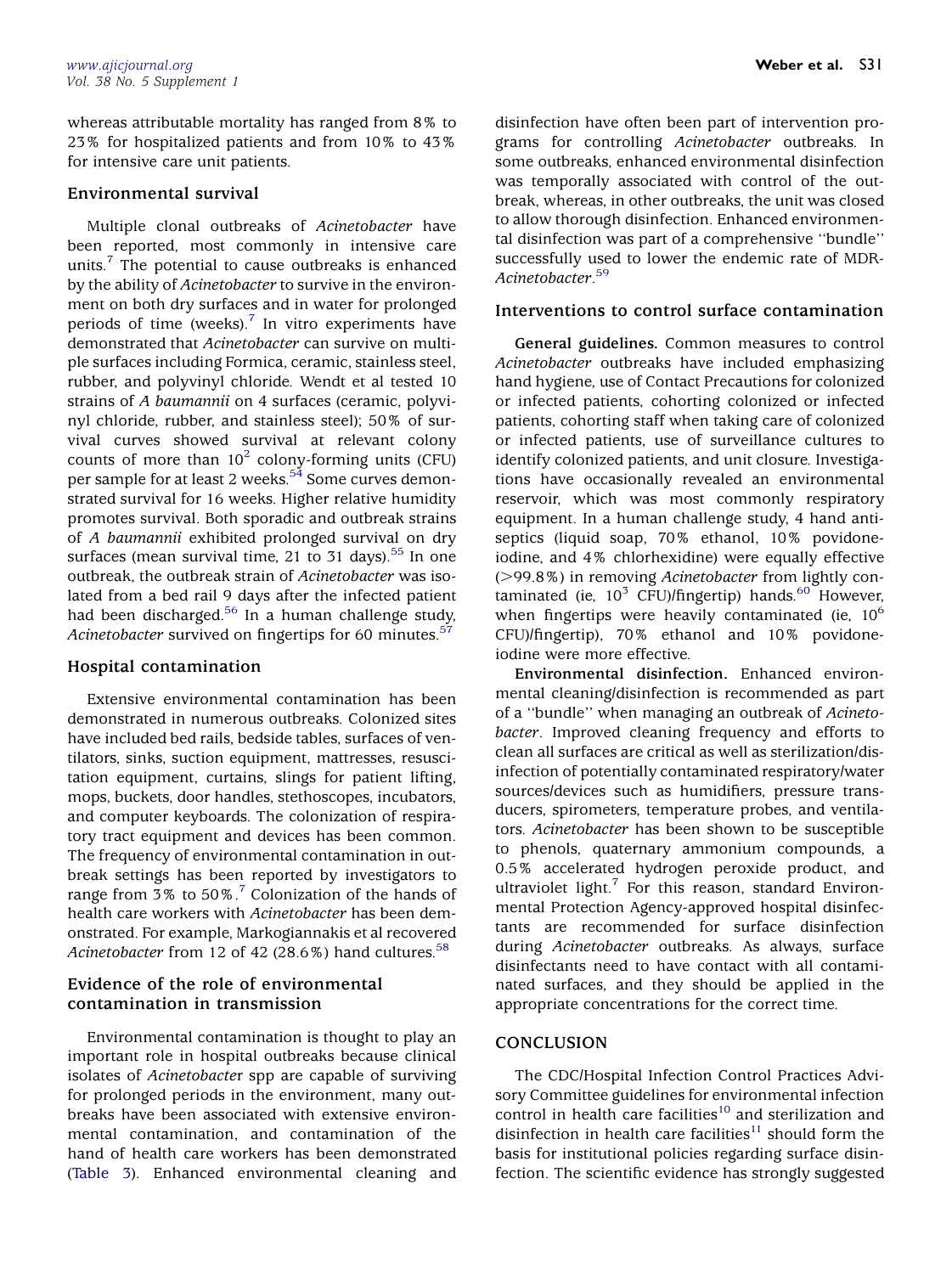<span id="page-7-0"></span>that contamination of surfaces in hospital rooms plays an important role in the transmission of MRSA and VRE. Recent evidence also strongly suggests that contaminated surfaces are important in the spread of the emerging health care-associated pathogens norovirus, C difficile, and MDR-Acinetobacter. For all 3 pathogens, as well as all MDR pathogens, enhanced cleaning and disinfection of all room surfaces are highly recommended when managing outbreaks. Studies have demonstrated that many room surfaces are not adequately cleaned, but that validated methods can be used to improve cleaning such as improved training of environmental service workers, use of checklists, and use of marker fluorescent dyes. Alternatively, the use of no touch disinfection methods such as ultraviolet light and vaporized hydrogen peroxide may be used. For norovirus and C difficile, the use of hypochlorite solutions (usually 1:10 diluted household bleach) has often been recommended for surface disinfection in hospital rooms as part of an intervention ''bundle'' to control a health care-associated outbreak.

The authors thank Ms. Rachel Weber for editorial assistance.

#### **References**

- 1. Klevens RM, Edwards JR, Richards CL, Horan TC, Gaynes RP, Pollack DA, et al. Estimating health care-associated infections and deaths in US hospitals, 2002. Public Health Rep 2007;122:160-6.
- 2. Weinstein RA. Epidemiology and control of nosocomial infections in adult intensive care units. Am J Med 1991;91(Suppl 3B):S179-84.
- 3. Kramer A, Schwebke I, Kampf G. How long do nosocomial pathogens persist on inanimate surfaces? A systematic review. BMC Infect Dis 2006;6:130.
- 4. Hota B. Contamination, disinfection, and cross-colonization: are hospital surfaces reservoirs for nosocomial infection? Clin Infect Dis 2004;39:1182-9.
- 5. Boyce J. Environmental contamination makes an important contribution to hospital infection. J Hosp Infect 2007;65:50-4.
- 6. Huang SS, Datta R, Platt R. Risk of acquiring antibiotic-resistant bacteria from room occupants. Arch Intern Med 2006;166:1945-51.
- 7. Weber DJ, Rutala WA, Miller MB, Huslage K, Sickbert-Bennett E. Role of hospital surfaces in transmission of emerging healthcare-associated pathogens. In: Rutala WA, editor. Disinfection, sterilization, and antisepsis. Washington, DC: Association for Professionals in Infection Control and Epidemiology, Inc; 2010.
- 8. Center for Disease Control and Prevention. Guideline for Hand Hygiene in Healthcare Settings: Recommendations of the Healthcare Infection Control Practices Advisory Committee and the HIPAC/SHEA/APIC/IDSA Hand Hygiene Task Force. MMWR 2002; 51(RR-16):1-44.
- 9. Kampf G, Kramer A. Epidemiologic background of hand hygiene and evaluation of the most important agents for scrubs and rubs. Clin Microbiol Rev 2004;17:863-93.
- 10. Schulster LM, Chinn RYW, Arduino MJ, et al. Guidelines for environmental infection control in health-care facilities. Available from: [http://www.](http://www.cdc.gov/ncidod/dhqp/pdf/guidelines/Enviro_guide_03.pdf) [cdc.gov/ncidod/dhqp/pdf/guidelines/Enviro\\_guide\\_03.pdf.](http://www.cdc.gov/ncidod/dhqp/pdf/guidelines/Enviro_guide_03.pdf) Accessed January 2, 2010.
- 11. Rutala WA, Weber DJ. Guideline for disinfection and sterilization in healthcare facilities, 2008. Available from: [http://www.cdc.gov/nci](http://www.cdc.gov/ncidod/dhqp/pdf/guidelines/Disinfection_Nov_2008.pdf)

[dod/dhqp/pdf/guidelines/Disinfection\\_Nov\\_2008.pdf](http://www.cdc.gov/ncidod/dhqp/pdf/guidelines/Disinfection_Nov_2008.pdf). Accessed January 2, 2010.

- 12. Dancer SJ. The role of environmental cleaning in the control of hospital-acquired infection. | Hosp Infect 2009;73:378-85.
- 13. Goodman ER, Platt R, Bass R, et al. Impact of environmental cleaning intervention on the presence of methicillin-resistant Staphylococcus aureus and vancomycin-resistant enterococci on surfaces in intensive care units. Infect Control Hosp Epidemiol 2008; 29:593-9.
- 14. Hayden MK, Bonten MJM, Blom DW, Lyle EA, van de Vijver DAMC, Weinstein RA. Reduction in acquisition of vancomycin-resistant enterococcus after enforcement of routine environmental cleaning measures. Clin Infect Dis 2006;42:1552-60.
- 15. Dancer SJ, White LF, Lamb J, Girvan EK, Robertson C. Measuring the effect of enhanced cleaning in a UK hospital: a prospective cross-over study. BMC Med 2009;7:28.
- 16. Atmar RL, Estes MK. The epidemiologic and clinical importance of norovirus infection. Gastroenterol Clin North Am 2006;35:275-90.
- 17. Glass RI, Parashar UD, Estes MK. Norovirus gastroenteritis. N Engl J Med 2009;361:1776-85.
- 18. Said MA, Perl TM, Sears CL. Gastrointestinal flu: norovirus in health care and long-term care facilities. Clin Infect Dis 2008;47:1202-8.
- 19. Greig JD, Lee MB. Enteric outbreak in long-term care facilities and recommendations for prevention: a review. Epidemiol Infect 2009;137: 145-55.
- 20. Harris JP, Lopman BA, O'Brien SJ. Infection control measures for norovirus: a systematic review of outbreaks in semi-enclosed settings. J Hosp Infect 2010;74:1-9.
- 21. Hansen S, Stamm-Balderjahn S, Zuschneid I, et al. Closure of medical departments during nosocomial outbreaks: data from a systematic analysis of the literature. | Hosp Infect 2007;65:348-53.
- 22. D'Souza DH, Sair A, Williams K, et al. Persistence of caliciviruses on environmental surfaces and their transfer to food. Int J Food Microbiol 2006;108:84-91.
- 23. Clay S, Maherchandani S, Malik YS, Goyal SM. Survival on uncommon fomites of feline calicivirus, a surrogate of noroviruses. Am J Infect Control 2006;34:41-3.
- 24. Lee J, Zoh K, Ko G. Inactivation and UV disinfection of murine norovirus with  $TiO<sub>2</sub>$  under various environmental conditions. Appl Environ Microbiol 2008;74:2111-7.
- 25. Barker J, Vipond IB, Bloomfield SF. Effects of cleaning and disinfection in reducing the spread of norovirus contamination via environmental surfaces. J Hosp Infect 2004;58:42-9.
- 26. Evans MR, Meldrum R, Lane W, et al. An outbreak of viral gastroenteritis following environmental contamination at a concert hall. Epidemiol Infect 2002;129:355-60.
- 27. Estes MK, Prasad BVV, Atmar RL. Noroviruses everywhere: has something changed? Curr Opin Infect Dis 2006;19:467-74.
- 28. Gehrke C, Steinmann J, Goroncy-Bermes P. Inactivation of feline calicivirus, a surrogate of norovirus (formerly Norwalk-like viruses), by different types of alcohol in vitro and in vivo. J Hosp Infect 2004;56:49-55.
- 29. Liu P, Yuen Y, Hsiao H-M, Jaykus L-A, Moe C. Effectiveness of liquid soap and hand sanitizer against Norwalk virus on contaminated hands. Appl Environ Microbiol 2010;76:394-9.
- 30. Magulski T, Paulmann D, Bischoff B, et al. Inactivation of murine norovirus by chemical biocides on stainless steel. BMC Infect Dis 2009;9:1-7.
- 31. Whitehead K, McCue KA. Virucidal efficacy of disinfectant actives against feline calicivirus, a surrogate for norovirus, in a short contact time. Am J Infect 2010;38:26-30.
- 32. Malik YS, Maherchandani S, Goyal SM. Comparative efficacy of ethanol and isopropanol against feline calicivirus a norovirus surrogate. Am J Infect Control 2006;34:31-5.
- 33. Jimenez L, Chiang M. Virucidal activity of a quaternary ammonium compound disinfectant against feline calicivirus: a surrogate for norovirus. Am J Infect Control 2006;34:269-73.